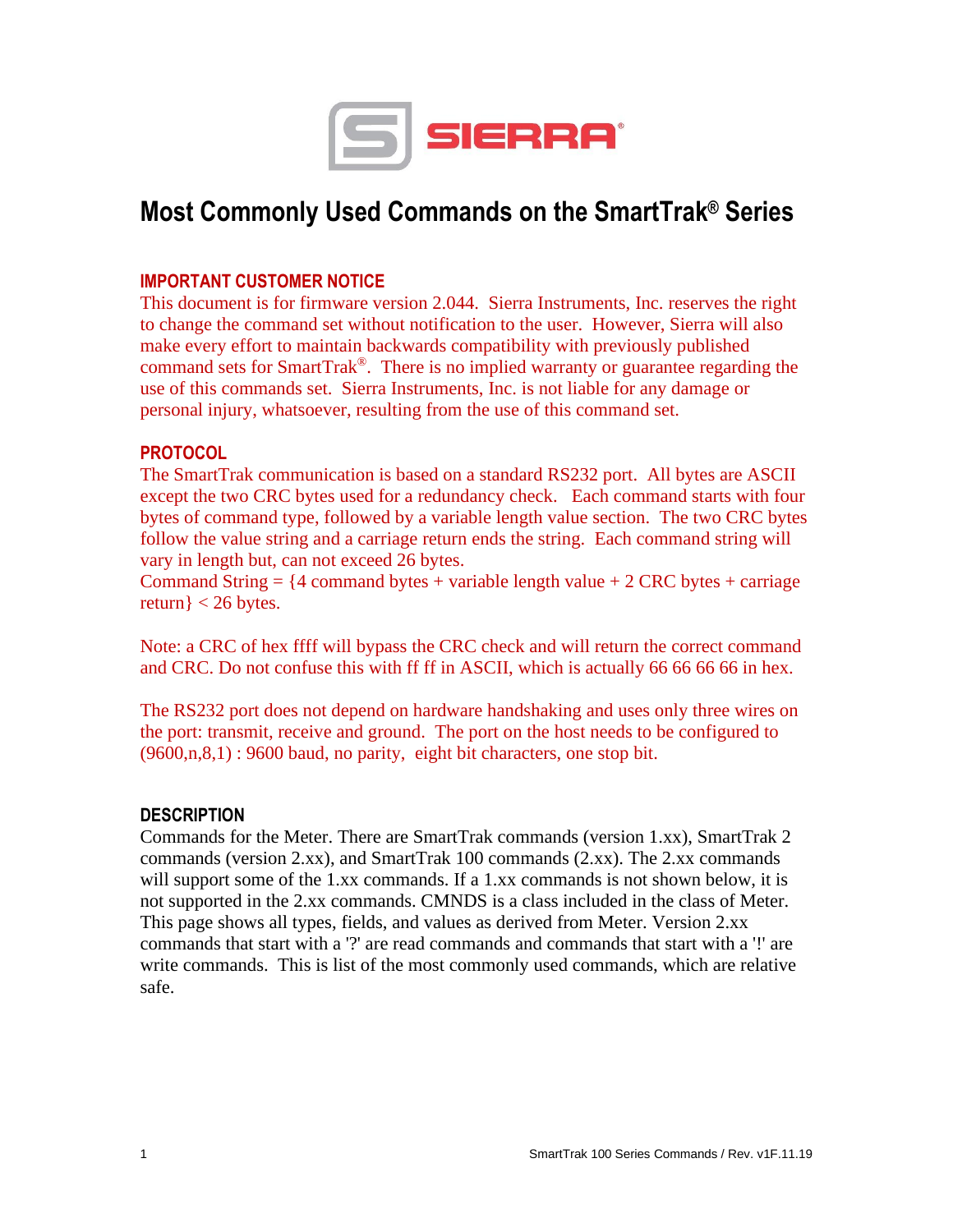

# **FLOW**

# **DESCRIPTION**

FLOW makes the streaming mode data  $=$  flow only. If meter is in streaming mode, this data will stream until a FLOWwSETPOINT, FLOWwSETPOINTwDAC or TOTALwDIFFwDAC is sent to the meter. If not in streaming mode then one flow will be return with each FLOW command sent. ReadMeter, WriteMeter both will set flow as the streaming data.

# **ASCII STRING COMMANDS**

'?Flow +  $CRC$  + cr' Version 2.xx read command  $'$ !Flow + value + CRC + cr' Version 2.xx write command  $?Flow + CRC + cr' Version 1.xx read command$ 

Returns ASCII string  $Flow + value + CRC + cr'$ 

Values are a string of digits and an optional decimal place: '10.00'

# **SETPOINT**

# **DESCRIPTION**

SETPOINT sets the control setpoint. The set point is store in the flash memory. This command is not recommended for version 2.xx,. Use SETPOINT\_FLASH.

# **ASCII STRING COMMANDS**

 $?Sinv + CRC + cr' Version 2$  xx read command '!Sinv + value + CRC + cr' Version 2.xx write command '?Sinv + CRC + cr' Version 1.xx read command 'Sinv + value +  $CRC$  +  $cr'$  Version 1.xx write command

Returns ASCII string 'Sinv + valueSetpoint +  $CRC + cr'$ 

Values are a string of digits and an optional decimal place: '10.00' CRC=redundancy check bytes; cr=carrage return byte.

# **SETPOINT\_FLASH**

# **DESCRIPTION**

SETPOINT FLASH returns the current flash memory value setpoint with read command. The write command sets the flash memory value and makes it the active setpoint. This would be the setpoint after a power down.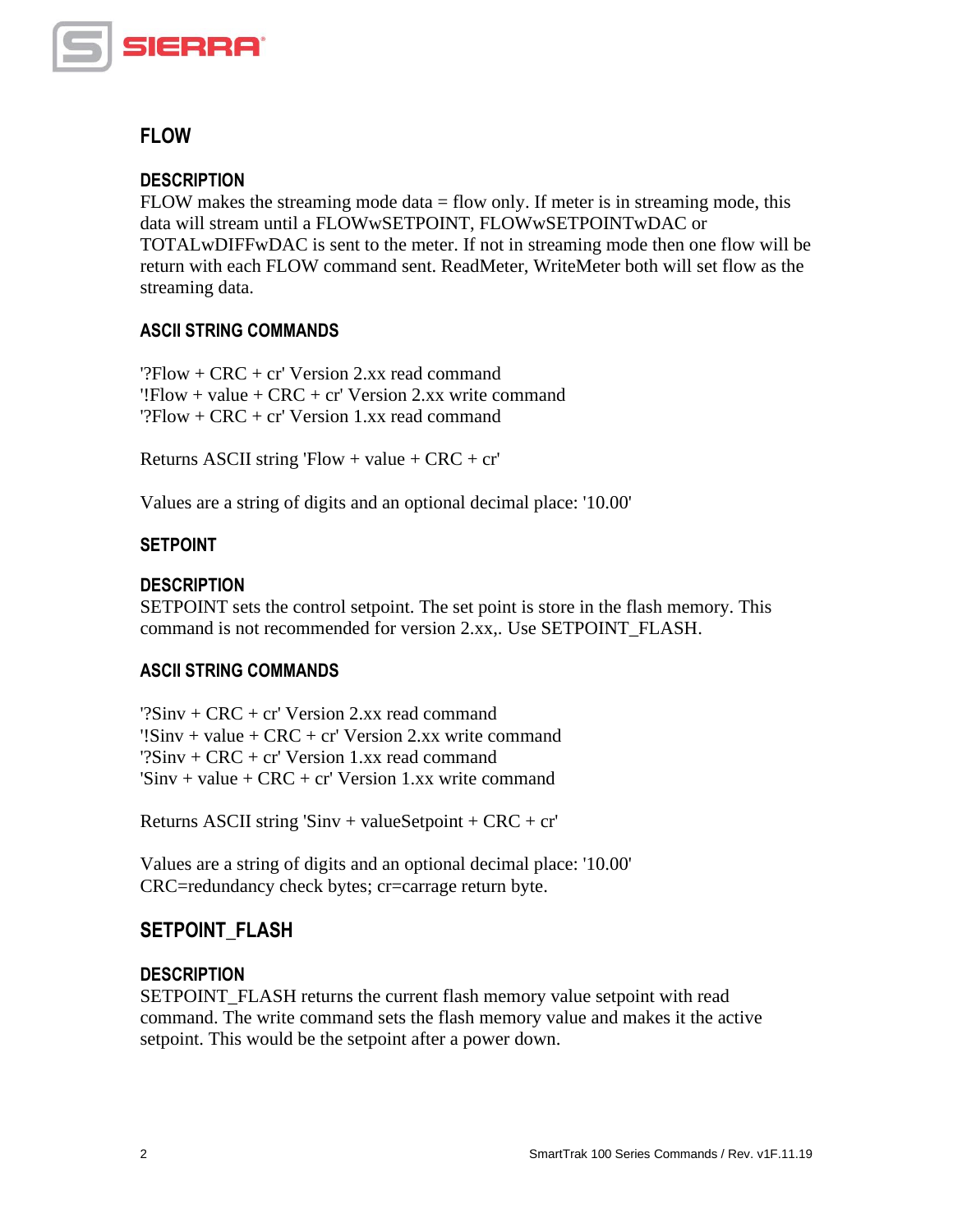

#### **ASCII String commands**

'?Setf + CRC + cr' Version 2.xx read command  $'$ !Setf + value + CRC + cr' Version 2.xx write command

Returns ASCII string 'Setf + valueSetpoint + CRC + cr'

Values are a string of digits and an optional decimal place: '10.00' CRC=redundancy check bytes; cr=carrage return byte.

# **SETPOINT\_RAM**

#### **DESCRIPTION**

SETPOINT\_RAM returns the current ram memory value setpoint with read command. The write command sets the ram memory value and makes it the active setpoint.

#### **ASCII STRING COMMANDS**

'?Setr + CRC + cr' Version 2.xx read command '!Setr + value + CRC + cr' Version 2.xx write command

Read returns ASCII string 'Setr + valueSetpoint +  $CRC + cr'$ 

Write returns ASCII string 'Sinv + valueSetpoint +  $CRC + cr'$ 

Values are a string of digits and an optional decimal place: '10.00' CRC=redundancy check bytes; cr=carrage return byte.

#### **UNIT\_INDEX**

#### **DESCRIPTION**

UNIT INDEX selects the units the meter displays. The index value is between 1 and 30 and is assigned as shown.  $\sec/s = 1$ ,  $\sec/m = 2$ ,  $\sec/H = 3$ ,  $\text{Ncc/s} = 4$ ,  $\text{Ncc/m} = 5$ ,  $\text{Ncc/H} = 5$ 6,  $SCF/s = 7$ ,  $SCF/m = 8$ ,  $SCF/H = 9$ ,  $NM3/s = 10$ ,  $NM3/m = 11$ ,  $NM3/H = 12$ ,  $SM3/s =$ 13, SM3/m = 14, SM3/H = 15, sl/s = 16, sl/m = 17, sl/H = 18, NL/s = 19, NL/m = 20,  $NL/H = 21$ ,  $g/s = 22$ ,  $g/m = 23$ ,  $g/H = 24$ ,  $kg/s = 25$ ,  $kg/m = 26$ ,  $kg/H = 27$ ,  $1b/s = 28$ ,  $lb/m = 29$ ,  $lb/H = 30$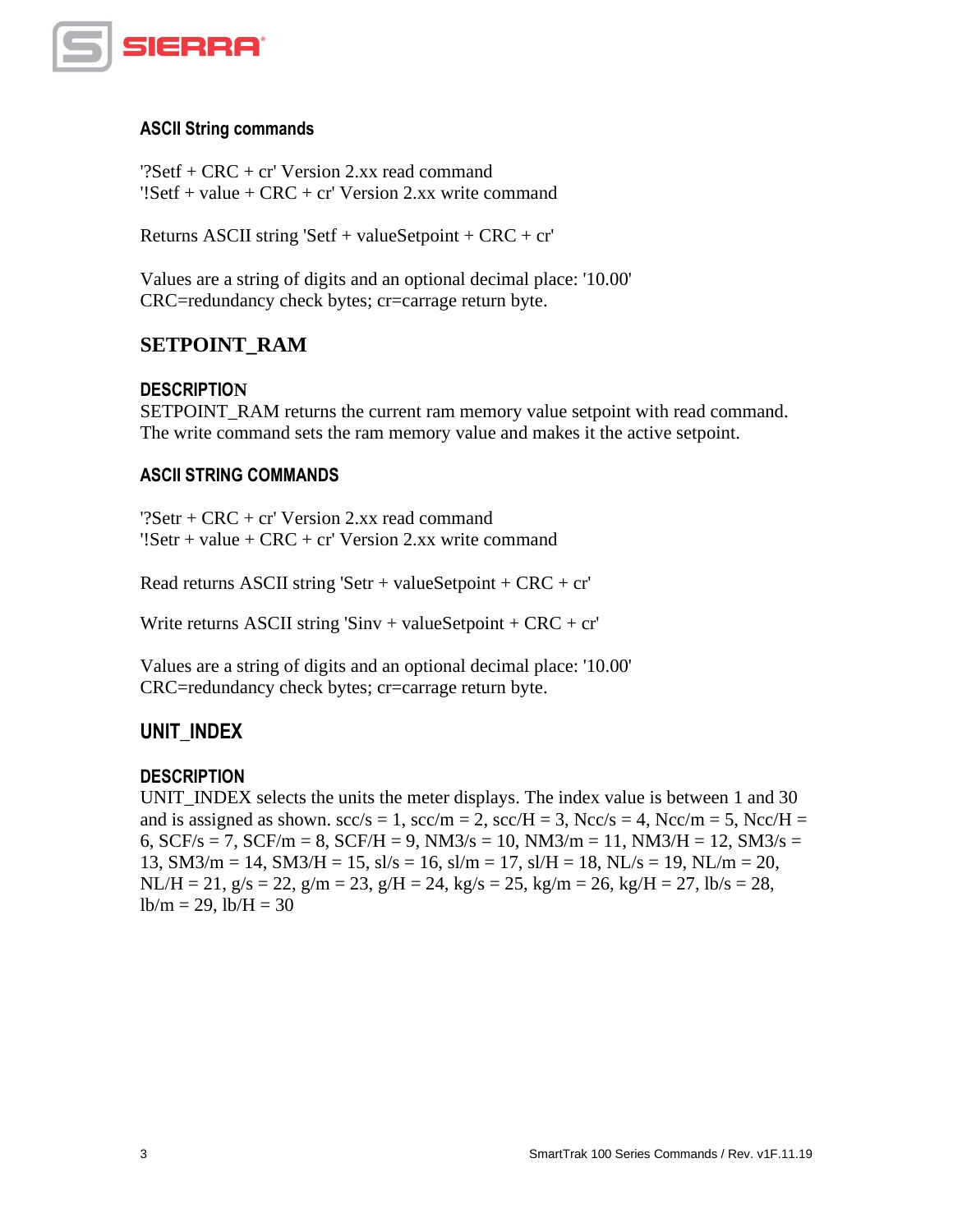

### **ASCII STRING COMMANDS**

'?Unti + CRC + cr' Version 2.xx read command '!Unti + unitIndex + CRC + cr' Version 2.xx write command '?Unti + CRC + cr' Version 1.xx read command 'Unti + unitIndex +  $CRC$  + cr' Version 1.xx write command

Returns ASCII string 'Unti + unitIndex +  $CRC + cr'$ 

unitIndex is an integer string value of 1 to 30 CRC=redundancy check bytes; cr=carrage return byte.

# **VALVE\_INDEX**

### **DESCRIPTION**

VALVE\_INDEX selects the state of the valve. Automatic  $= 1$ , Closed  $= 2$ , Purge  $= 3$ . This is a write to flash memory command. For version 2.xx, this command is not recommended. See VALVE\_FLASH\_INDEX and VALVE\_RAM\_INDEX.

#### **ASCII STRING COMMANDS**

'?Vlvi + CRC + cr' Version 2.xx read command '!Vlvi + valveIndex + CRC + cr' Version 2.xx write command '?Vlvi + CRC + cr' Version 1.xx read command  $Vlvi + valueIndex + CRC + cr' Version 1.xx write command$ 

Returns ASCII string 'Vlvi + valveIndex +  $CRC + cr'$ 

valveIndex is an integer string value of 1 to 3 CRC=redundancy check bytes; cr=carrage return byte.

# **GAS\_INDEX**

#### **DESCRIPTION**

GAS\_INDEX selects the current gas.

#### **ASCII STRING COMMANDS**

'?Gasi + CRC + cr' Version 2.xx read command '!Gasi + gasIndex + CRC + cr' Version 2.xx write command '?Gasi + CRC + cr' Version 1.xx read command 'Gasi + gasIndex +  $CRC$  + cr' Version 1.xx write command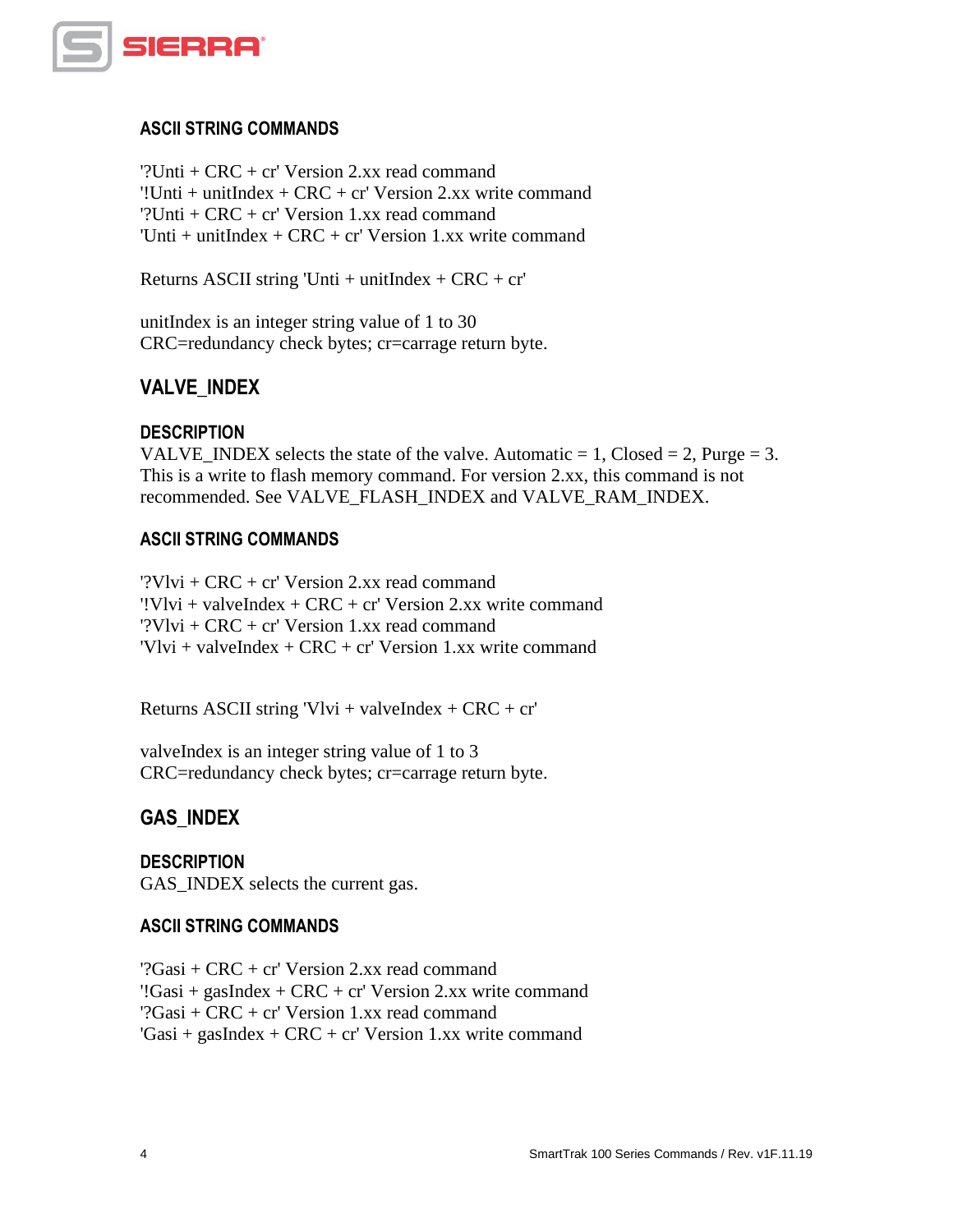

Returns ASCII string 'Gasi + gasIndex + CRC + cr'

gasIndex value is 1 through 10 CRC=redundancy check bytes; cr=carrage return byte.

# **STREAM**

# **DESCRIPTION**

Communications can be in one of three mode set by this STREAM command. In off mode, the meter will respond when queried with a read command. In echo mode, the meter will respond with either a read or a write command. In stream mode, the meter will continuously send data back. If a read or write command needs to update more than one value, all values with be sent back on write command.

# **ASCII STRING COMMANDS**

'?Strm + CRC + cr' Version 2.xx read command '!Strm + streamString + CRC + cr' Version 2.xx write command Returns ASCII string 'Strm + streamString + CRC + cr' streamString = "On", "Off", "Echo" CRC=redundancy check bytes; cr=carrage return byte.

# **VERSION\_NUMBER**

#### **DESCRIPTION**

VERSION\_NUMBER returns the firmware version. This is useful when Ver. 1.xxx and 2.xxx are in the same system to determine which command to send.

# **ASCII STRING COMMANDS**

'?Vern + CRC + cr' Version 2.xx read command

Returns ASCII string 'Vern + alphaNumericString + CRC + cr'

alphaNumericString is alpha numeric string CRC=redundancy check bytes; cr=carrage return byte.

# **SERIAL\_NUMBER**

**DESCRIPTION** SERIAL\_NUMBER returns the serial number

# **ASCII STRING COMMANDS**

' $?Srm + CRC + cr' Version 2$  xx read command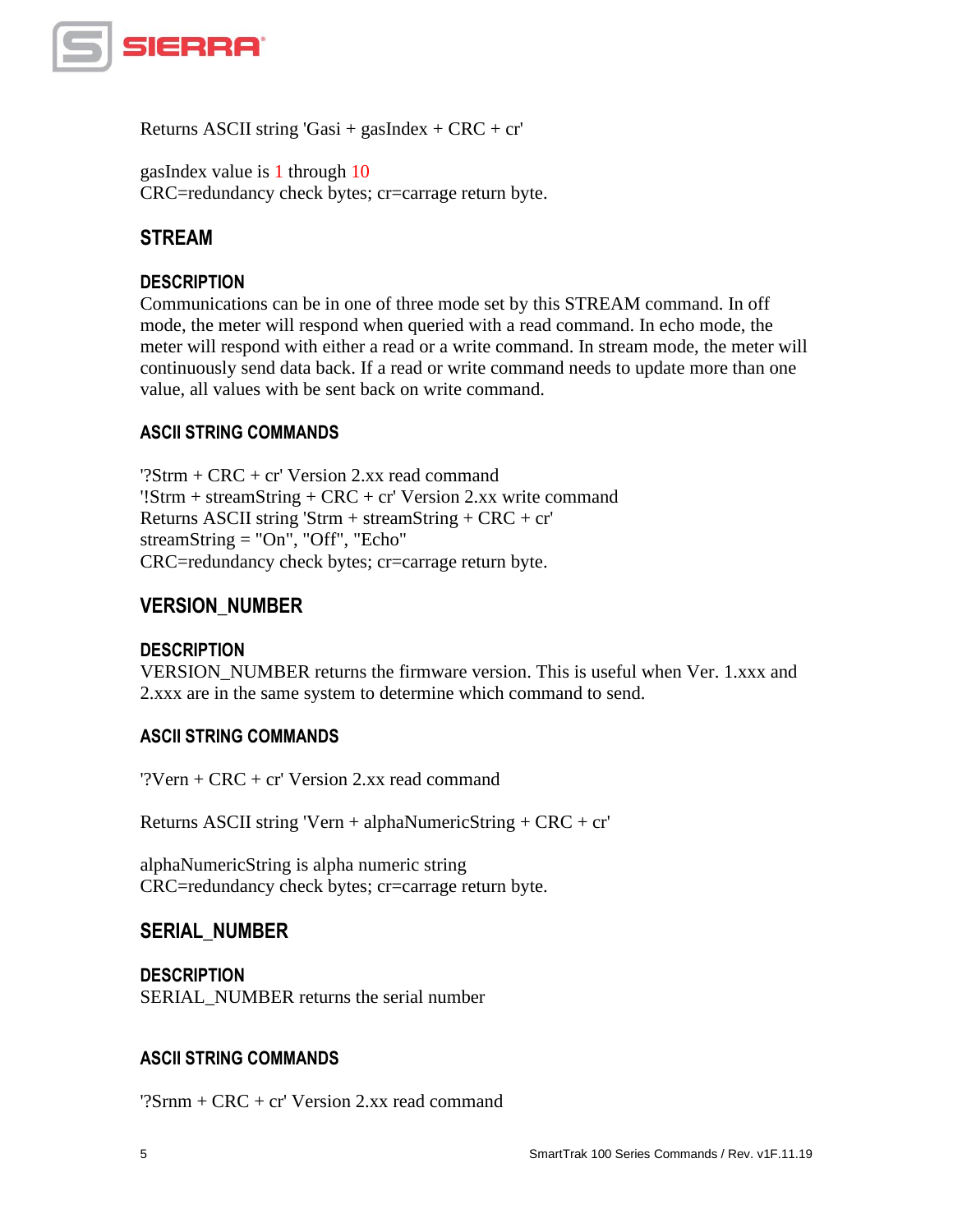

Returns ASCII string 'Srnm + SERIAL\_NUMBER + CRC + cr'

alphaNumericString is alpha numeric string CRC=redundancy check bytes; cr=carrage return byte.

# **SYNC**

# **DESCRIPTION**

Sync returns the following events, VersionNumberEvent, SerialNumberEvent, DataEvent, ManufactureNumberEvent, TypeEvent, PassWordEvent, SetpointEvent, FullScaleEvent, GasNameEvent(10 times for all gas names), GasIndexEvent, GasSpanEvent(current gas only), SetpointIndexEvent, OuputIndexEvent, UnitIndexEvent, ValveFlashEvent, StreamEvent, SyncEvent

# **ASCII STRING COMMANDS**

'?Sync + CRC + cr' Version 2.xx read command

Returns ASCII string 'Sync + "" +  $CRC + cr'$ 

SyncEvent returned last to indicate all events have been sent CRC=redundancy check bytes; cr=carrage return byte.

# **ZERO DESCRIPTION**

ZERO sets the flow offset value to a zero flow reading. Warning: All flow must be shut off, the unit needs to be at pressure with the gas being used.

# **ASCII STRING COMMANDS**

'!Zero + "" + CRC + cr' Version 2.xx write command

CRC=redundancy check bytes; cr=carrage return byte.

# **RESET\_ZERO**

**DESCRIPTION** Reset zero flow offset value to zero

# **ASCII STRING COMMANDS**

'!Rezr + "" + CRC + cr' Version 2.xx write command

Returns ASCII string 'Rezr + "" + CRC + cr'

CRC=redundancy check bytes; cr=carrage return byte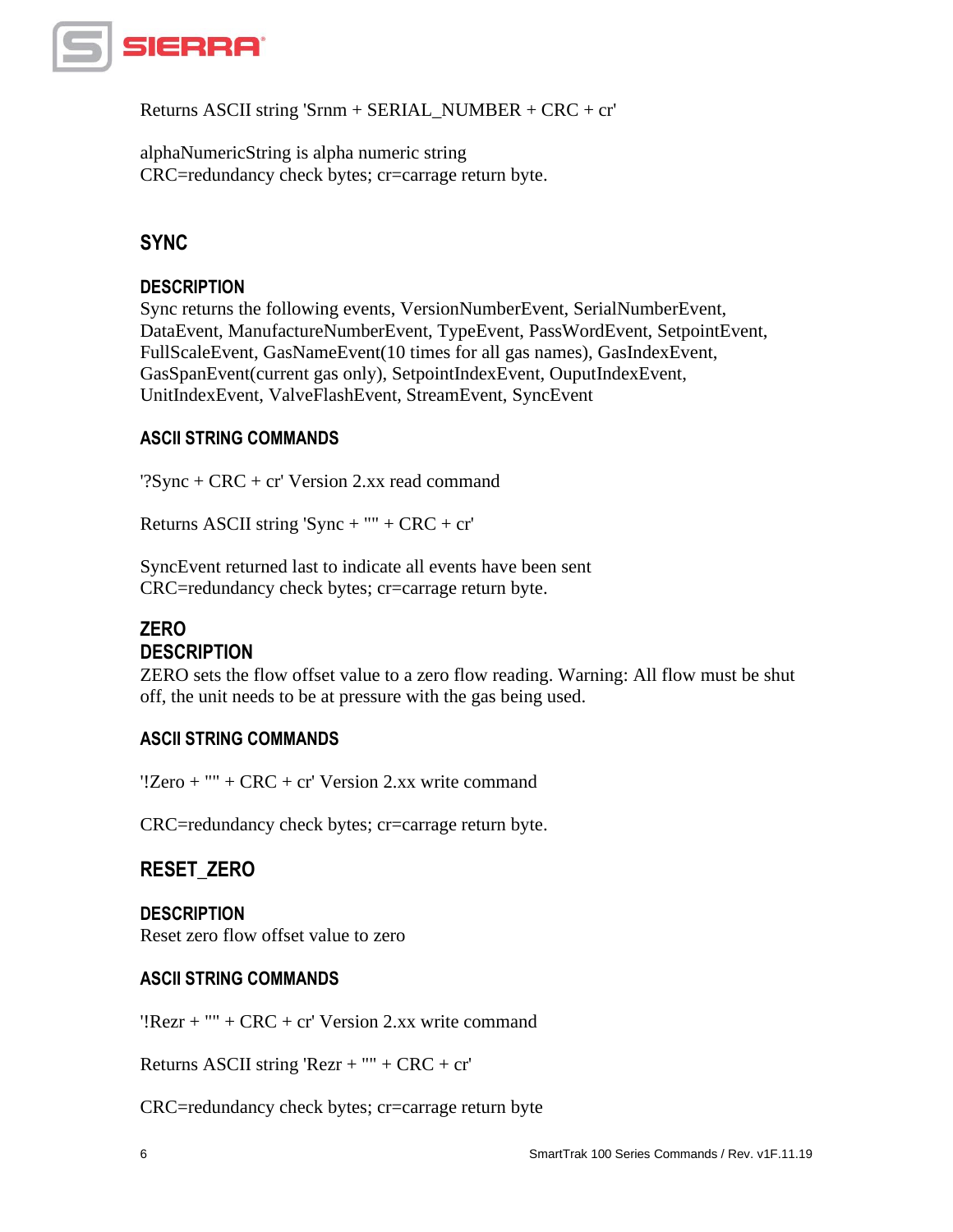

# **CRC CALCULATIONS**

```
Below is the routine used to calculate the CRC bytes in C#.
Comments are between the /* */.
```
#### private static uint CalcCRC(byte[] cmnd)

 $\frac{1}{2}$  cmnd is a byte array containing the command ASCII string ... cmnd  $\left[\frac{1}{2}$  Sinv2.000" \*/  $\frac{1}{2}$  An unsigned 32 bit integer is return to the calling program  $\frac{k}{2}$ 

/\* only the lower 16 bits contain the crc  $*/$ 

{

int i,j;  $\frac{1}{2}$  interating indexes for the for loops  $\frac{1}{2}$ uint crc:  $\frac{1}{2}$  /\* crc variable that will be returned  $\frac{1}{2}$ /

 $\text{circ=0}$ xffff; /\* initialize crc to hex value 0xffff \*/

for  $(i=0; i\lt; c$ mnd.Length;  $i++$ )

/\* this for loop starts with ASCCII 'S' and loops through to the last ASCII '0' \*/

 $\text{crc}=\text{crc} \cdot ((\text{uint})(\text{cmd}[i]*0x0100));$ 

 $\frac{*}{*}$  the ASCII value is times by 0x0100 first then XORED to the current crc value  $*/$ 

for( $j=0$ ;  $j<8$ ;  $j++$ )

 $/*$  the crc is hashed 8 times with this for loop  $*/$ 

{

/\* if the 15<sup>th</sup> bit is set (tested by ANDING with hex 0x8000 and testing for 0x8000 result) then crc is shifted left one bit (same as times 2) XORED with hex 0x1021 and ANDED to hex 0xffff to limit the crc to lower 16 bits. If the  $15<sup>th</sup>$  bit is not set then the crc is shifted left one bit and ANDED with hex 0xffff to limit the crc to lower 16 bits. \*/

> $if((crc&0x8000)=0x8000)$  $\c{c} = ((\c{c}c \ll 1)^6 0x1021) \& 0x$  ffff; else

 $\text{circ} = (\text{circ} \ll 1) \& 0 \times \text{ffff};$ 

/\* end of j loop  $\frac{*}{ }$  } /\* end of i loop  $\frac{*}{ }$ 

}

/\* There are some crc values that are not allowed, 0x00 and 0x0d  $*/$ 

{

/\* These are byte values so the high byte and the low byte of the crc must be checked and incremented if the bytes are either 0x00 0r 0x0d. \*/

> if((crc&0xff00)==0x0d00) crc +=0x0100; if((crc&0x00ff)==0x000d) crc +=0x0001; if((crc&0xff00)==0x0000) crc +=0x0100; if((crc&0x00ff)==0x0000) crc +=0x0001; return crc;

<sup>/\*</sup> If the string Sinv2.000 is sent through this routine the crc =  $0x8f55$  \*/ /\* The complete command "Sinv2.000" will look like this in hex 0x53 0x69 0x6E 0x76 0x32 0x2e 0x30 0x30 0x30 0x8f 0x55 0x0d \*/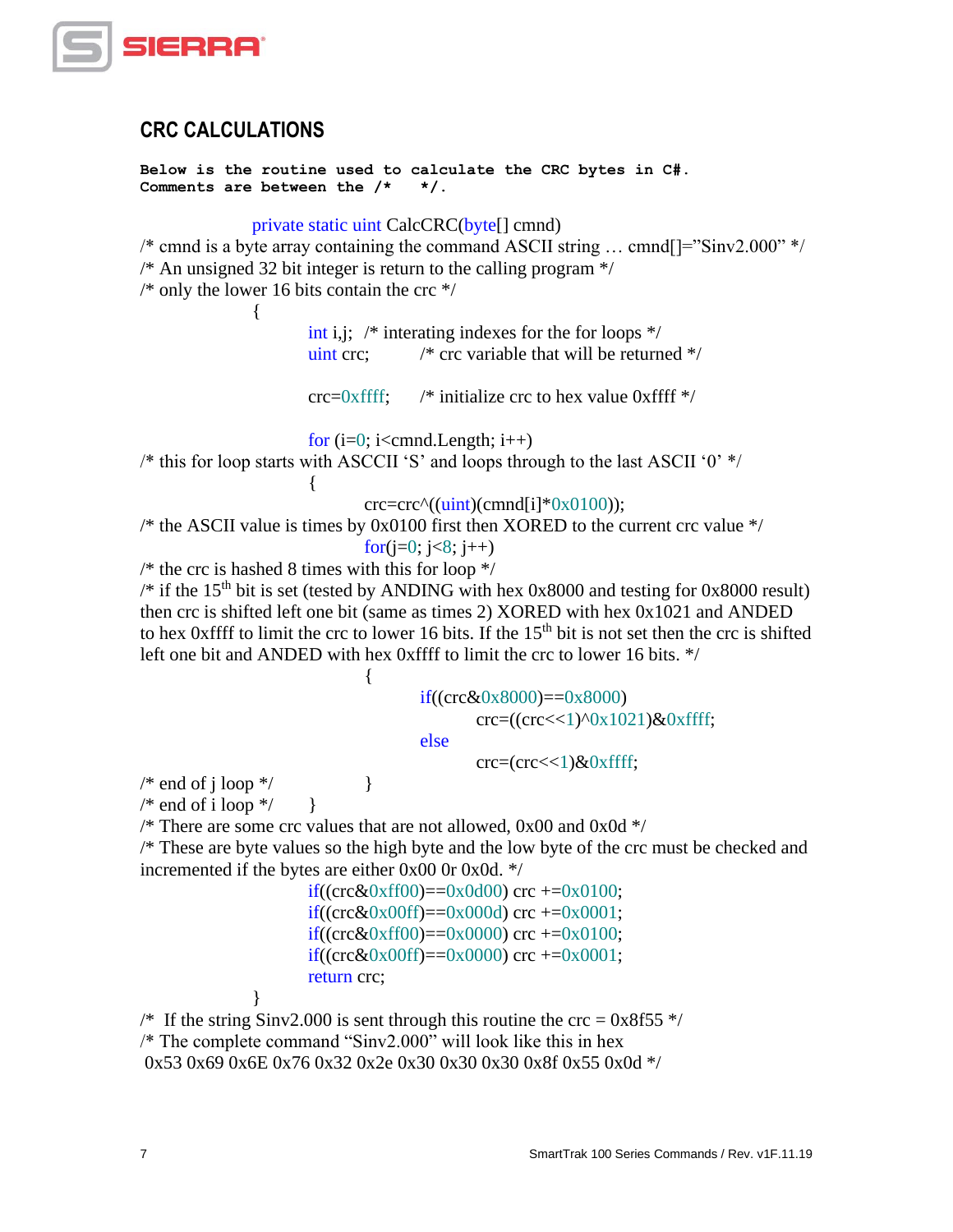

**Below is the c# routine with no comments.**

{

```
private static uint CalcCRC(byte[] cmnd)
        int i,j; 
        uint crc;
        crc=0xffff;
        for (i=0; i<cmnd.Length; i++)
        {
                 \text{crc}=\text{crc} \cdot ((\text{uint})(\text{cmd}[i]*0x0100));for(j=0; j<8; j++)
                 {
                          if((crc&0x8000)==0x8000)
                                  \c{c} = ((\c{c}c \ll 1)^6 0x1021) \& 0x ffff;
                          else
                                  \text{circ} = (\text{circ} \ll 1) \& 0 \times \text{ffff};}
        }
        if((crc&0xff00)==0x0d00) crc +=0x0100;
        if((crc&0x00ff)==0x000d) crc +=0x0001;
        if((crc&0xff00)==0x0000) crc +=0x0100;
        if((crc&0x00ff)==0x0000) crc +=0x0001;
        return crc;
```
# **CRC ROUTINE IN MS VISUAL BASIC:**

```
Public Sub SendPacket(packet As String)
Dim crcBytes() As Byte
Dim crcLen, vpacket
Dim crcWord As Long
Dim i, j
   packet = Replace(packet, ",", ".") ' if commas are used as decimal place holder
   crcLen = Len(packet) - 1 ' zero based counter
   ReDim crcBytes(0 To crcLen)
  For i = 0 To crcLen ' convert string to bytes
    crcBytes(i) =Asc(Mid(packet, i + 1, 1)) ' get character
   Next
' calc crc
    crcWord = (&H1FFFE) / 2' not -1For j = 0 To crcLen
       crcWord = crcWord Xor CLng(crcBytes(i)) * & H100
```